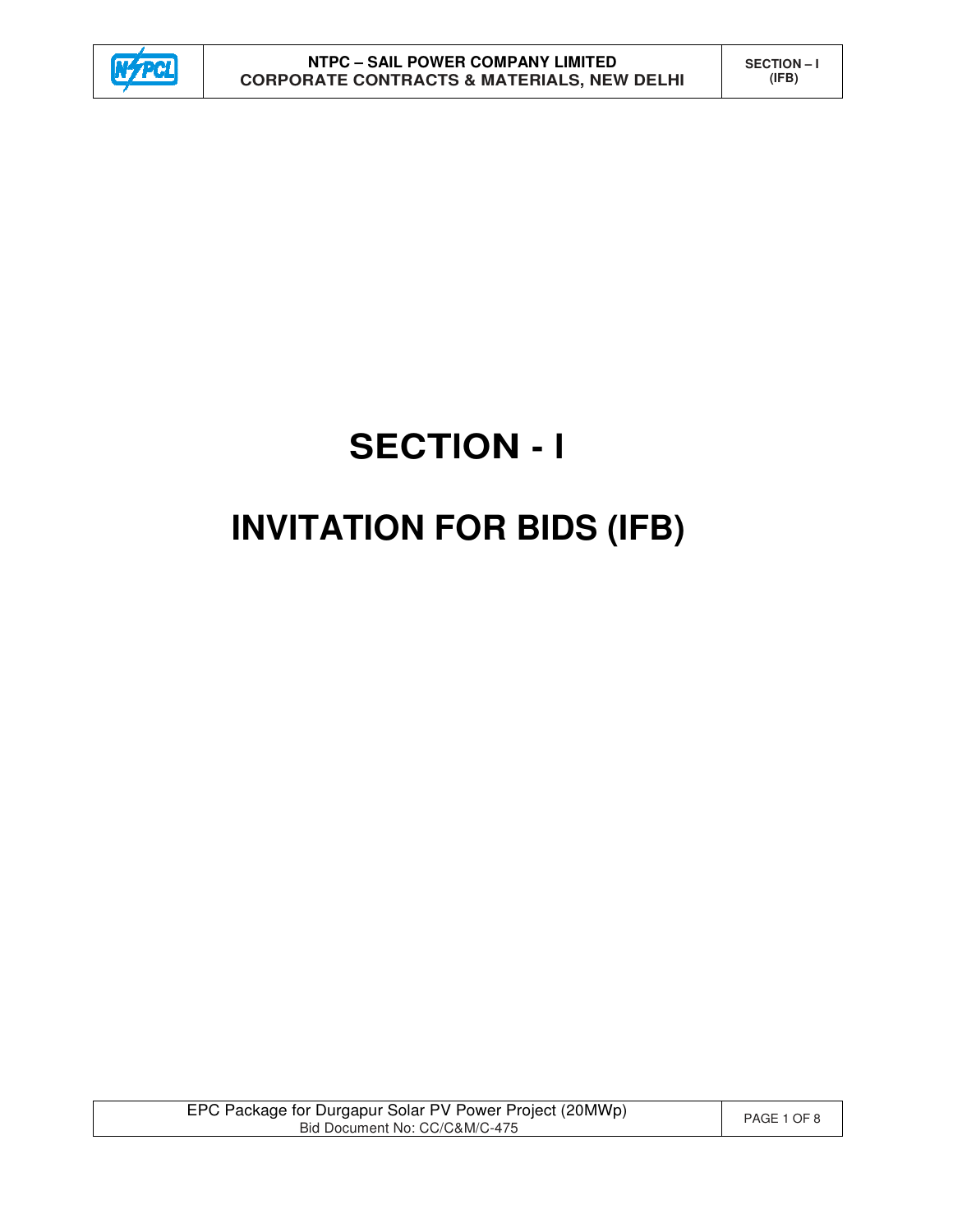



**CIN: U74899DL1999PLC098274**

| EPC Package for Durgapur Solar PV Power Project (20MWp) | PAGE 2 OF 8 |
|---------------------------------------------------------|-------------|
| Bid Document No: CC/C&M/C-475                           |             |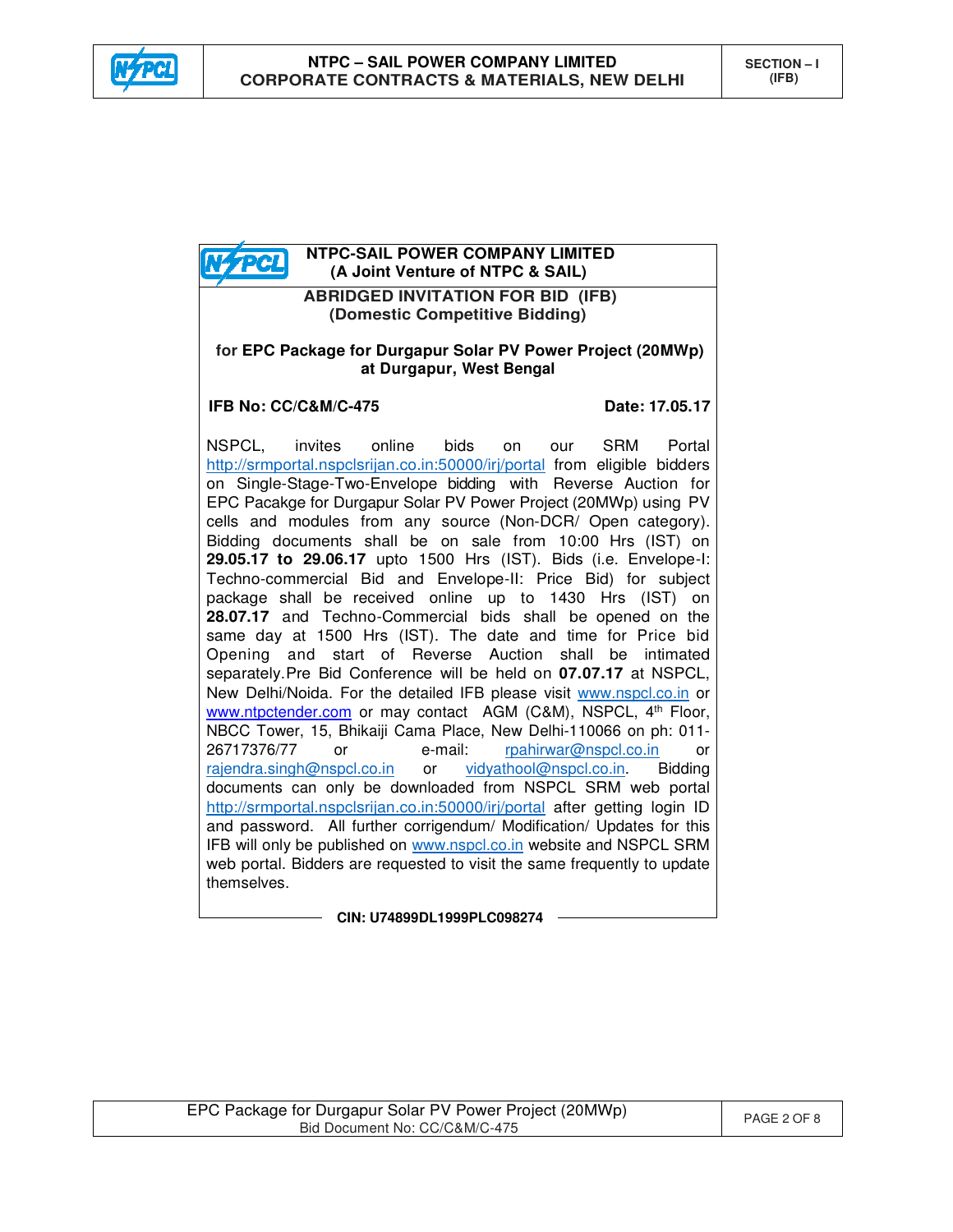

# **DETAILED INVITATION FOR BIDS (IFB)**

## **FOR**

## **EPC Package for Durgapur Solar PV Power Project (20MWp) at Durgapur, West Bengal**

## **(DOMESTIC COMPETITIVE BIDDING)**

#### **IFB No.: CC/C&M/C-475 Date: 17.05.2017**

## **Bidding Document No: CC/C&M/C-475**

**1.0 NTPC-SAIL Power Company Limited** (**NSPCL**), a Joint Venture of NTPC Limited and Steel Authority of India Limited, is in the process of setting up a 20 MWp Photo Voltaic Solar Power Project in the vicinity of Durgapur Steel Plant (DSP) at Durgapur, District Bardwan in West Bengal.

**NSPCL**, **Corporate Office**, invites online bids from eligible bidders on **Single-Stage-Two-Envelope** (i.e. Envelope-I: Techno-Commercial Bid and Envelope-II: Price Bid) with **Reverse Auction** for Development of aforesaid Project using **PV cells and modules from any source (Non-DCR / Open category)** as per the scope of work briefly mentioned hereinafter.

# **2.0 BRIEF SCOPE OF WORK**

The Brief Scope of work for the subject package is as follows:

 Design, Engineering, Manufacturing, Supply, Packing and Forwarding, Transportation, Unloading, Storage, Installation and Commissioning of grid connected minimum D.C. capacity of **20 MWp Solar PV Power Project** on turnkey basis at **Durgapur, Distt. Burdwan, in State of West Bengal.**

Bidder shall provide comprehensive operation & maintenance of the plant & transmission system for a period of five years from the date of successful completion of trial run.

The scope includes the following:

- 1. Design, engineering, manufacturing, supply, packing and forwarding, transportation, unloading storage, installation, testing and commissioning of Solar Photo Voltaic Plant based on open category PV modules and cells.
- 2. Geo-Technical Investigation and Topographic Survey of site.
- 3. Site-grading, clearing of vegetation.
- 4. Design and construction of foundation & mounting structure for SPV panels.
- 5. Water supply arrangement including supply and installation of water washing system, pipe line for drawal of water from its source and associated power supply for water washing & construction purposes.

| EPC Package for Durgapur Solar PV Power Project (20MWp)<br>Bid Document No: CC/C&M/C-475 | PAGE 3 OF 8 |
|------------------------------------------------------------------------------------------|-------------|
|------------------------------------------------------------------------------------------|-------------|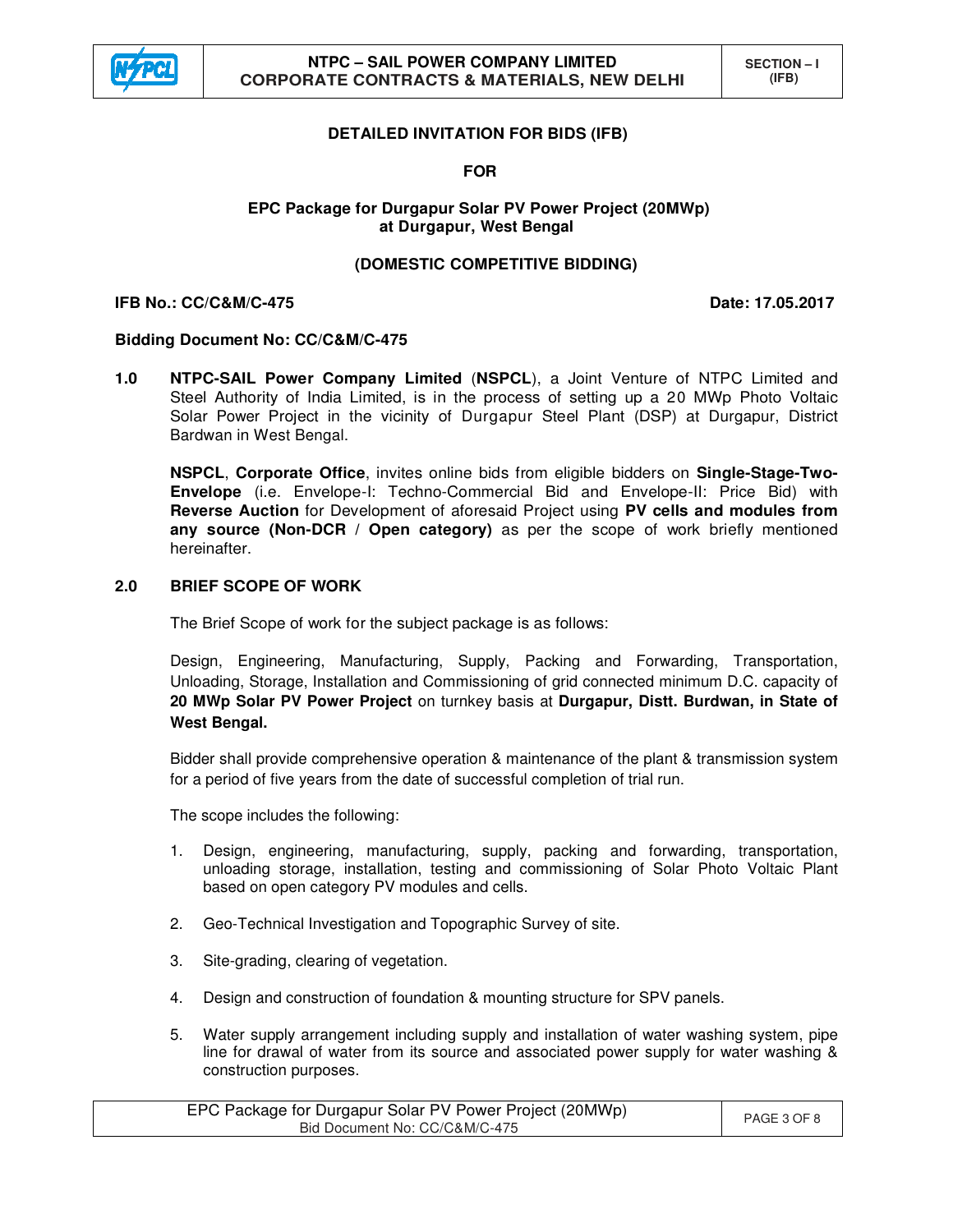

- 6. Construction of Pre-Engineered type Inverter room with Power conditioning unit associated LT and HT switchgear. In case of String Inverter, Construction of Pre-Engineered type HT Switchgear room
- 7. Construction of Central Monitoring and Control Station with switchgear room, SCADA room, Store room, Battery room with all electrical fitting and furniture, fencing of SPV plant, security cabin etc.
- 8. All associated electrical and civil works required for interfacing with grid (i.e. transformer(s), breakers, isolators, panels, protection system, cables. metering at 11 kV level, earthing of transformer etc.) and evacuation of power to 11 kV Bulk-Supply Sub-Station of Durgapur Steel Plant Township through 2X75% capacity 11 kV overhead lines /cables.
- 9. Construction of internal roads, pathways, fencing, peripheral boundary wall and drainage system.
- 10. SCADA system for remote monitoring and control of Inverters with all hardware & software.
- 11. Operation & maintenance of SPV Plant along with electrical equipment, associated power evacuation lines, consumables and spare parts for a period of five years from the date of successful completion of trial run.
- 12. Supply of Mandatory spares.
- **3.0** NSPCL intends to finance the subject package through Own Resources.
- **4.0** Detailed specification, Scope of work and Terms & Conditions are given in the bidding documents, which are available for examination and sale at the address given below and as per the following schedule:

| IFB No.                                                                                       | <b>IFB No: CC/C&amp;M/C-475</b>                  |                                     |
|-----------------------------------------------------------------------------------------------|--------------------------------------------------|-------------------------------------|
| <b>IFB</b> Date                                                                               | 17.05.2017                                       |                                     |
| Document Sale Commencement Date & Time                                                        | 29.05.2017                                       | 10:00 Hrs (IST)                     |
| Document Sale Close Date & Time                                                               | 29.06.2017                                       | 1500 Hrs (IST)                      |
| Pre Bid Conference and Last Date for receipt<br>of queries from prospective Bidders           | 07.07.2017                                       |                                     |
| Last Date and Time for receipt of bids comprising<br>both Techno-Commercial Bid and Price Bid | 28.07.2017                                       | 1430 Hrs (IST)                      |
| Date & Time of opening of Techno-Commercial Bid                                               | 28.07.2017                                       | 1500 Hrs (IST).                     |
| Date and Time of start of Reverse Auction                                                     | Shall be intimated separately by<br><b>NSPCL</b> |                                     |
| Cost of Bidding Documents in INR                                                              | Thousand Only)                                   | <b>INR 2000</b> (Indian Rupeers Two |

| EPC Package for Durgapur Solar PV Power Project (20MWp) | PAGE 4 OF 8 |
|---------------------------------------------------------|-------------|
| Bid Document No: CC/C&M/C-475                           |             |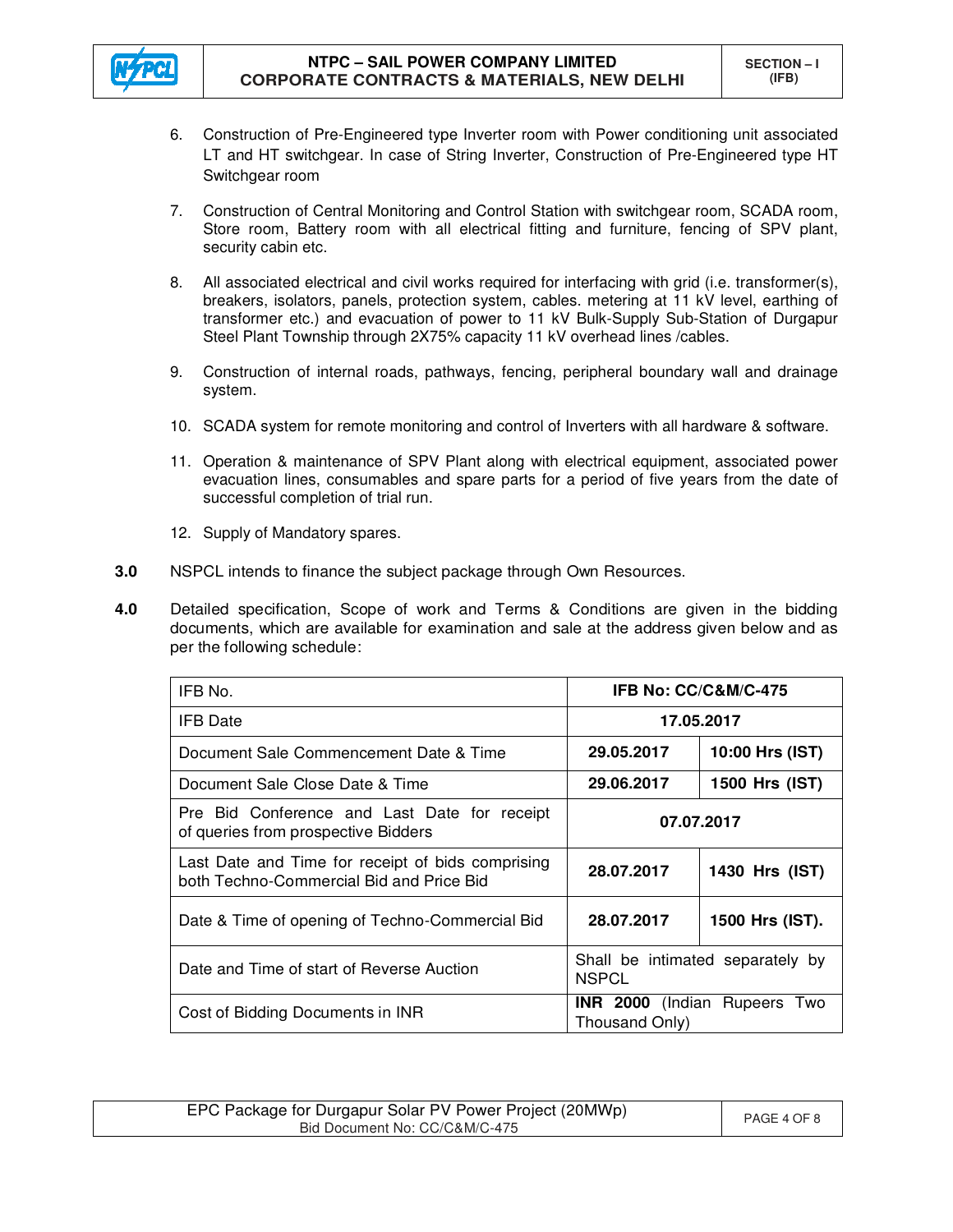

**5.0** All bids must be accompanied by Bid Security for an amount of **INR 86,25,000/- (Indian Rupees Eighty Six Lakhs Twenty Five Thousand only)** in the form as stipulated in the Bidding Documents.

 *ANY BID NOT ACCOMPANIED BY AN ACCEPTABLE BID SECURITY IN A SEPARATE SEALED ENVELOPE SHALL BE REJECTED BY THE EMPLOYER AS BEING NON-RESPONSIVE AND RETURNED TO THE BIDDER WITHOUT BEING OPENED*.

## **6.0 Qualifying Requirements for Bidders:**

In addition to the requirements stipulated under section Instruction to bidder (ITB), the bidder should also meet the qualifying requirements stipulated hereunder in clauses 1.1 **or** 1.2 **or** 1.3 as the case may be **and** clause 2.0.

# **1.0 TECHNICAL CRITERIA**

1.1 The bidder should have designed, supplied, erected/supervised erection and commissioned/ supervised commissioning of Solar Photo Voltaic (SPV) based grid connected power plant(s) of cumulative installed capacity of 16 MWp or above, out of which at least one plant should have been of 10 MWp capacity or above. The reference plant of 10 MWp or above capacity must have been in successful operation for at least six (6) months prior to the date of techno-commercial bid opening.

# **OR**

1.2 The bidder should be a developer of Solar Photo Voltaic (SPV) based grid connected power plant(s) of cumulative installed capacity of 16 MWp or above, out of which at least one plant should have been of 10 MWp capacity or above. The reference plant of 10 MWp or above capacity must have been in successful operation for at least six (6) months prior to the date of techno-commercial bid opening.

## **OR**

- 1.3 (a) The bidder should have executed in the last ten (10) years an industrial project either as developer or as EPC Contractor in the area of power/ steel/ oil and gas/ petro-chemical/ fertilizer and/ or any other process industry, of a value of **INR 87 Crore (Indian Rupees Eighty Seven Crore only)** or more in a single project or single work respectively and the same should be in successful operation for at least one (1) year prior to the date of techno commercial bid opening.
	- (b) The bidder should have executed at least one (1) Electrical Sub-station of 11 kV or above voltage level, consisting of equipment such as 11kV or above voltage level circuit breakers and Power transformer, either as developer or as EPC Contractor which should be in successful operation for at least one (1) year prior to the date of techno-commercial bid opening.

The works referred to at clause 1.3 (a) & 1.3 (b) can be in same or different projects.

## **Notes for Clause 1.0:**

a. The reference SPV based grid connected power plant of 10 MWp or above capacity should be at a single location developed by Bidder for itself or any other client.

| EPC Package for Durgapur Solar PV Power Project (20MWp)<br>Bid Document No: CC/C&M/C-475 | PAGE 5 OF 8 |
|------------------------------------------------------------------------------------------|-------------|
|------------------------------------------------------------------------------------------|-------------|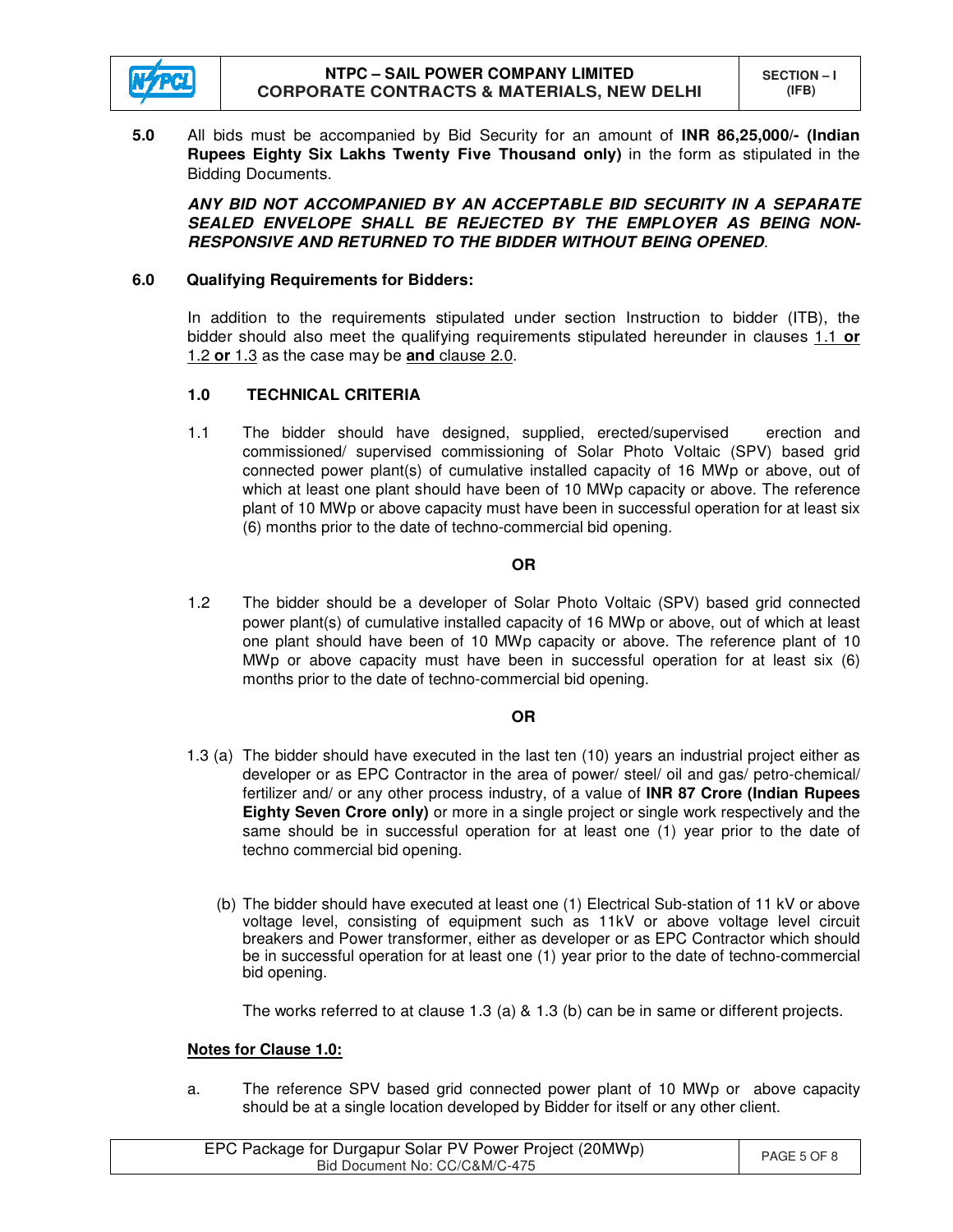

- b. SPV based Roof-top solar power projects, which are grid connected, shall also be considered eligible for QR purposes.
- c. Bidder shall submit certificate of successful completion and operation from the Owner.
- d. Projects executed by Bidder's group company, Holding Company or Subsidiary Company shall not be considered as Bidder's experience for meeting the QR.
- e. In case the award for the reference works has been received by the Bidder either directly from owner of plant or any other intermediary organization, a certificate from such owner of plant or the intermediary organization shall be required to be furnished by the Bidder along with its techno-commercial bid in support of its claim of meeting requirement stipulated above. Certificate from owner of the plant shall also be furnished by the Bidder for successful operation of the reference plant.
- f. In case of developer as bidder in clause 1.2 or 1.3, the documentary evidence (certified by Chartered Accountant) for value of executed reference work must be submitted by the bidder.
- g. Developer means an entity who has either executed or got executed the work/ project as owner of industrial projects.
- h. The execution of industrial project as EPC Contractor under Clause No 1.3 means, such EPC Contractor is responsible for all the activities i.e. Design/Engineering, Procurement, Construction and Commissioning of a project/work.

# **2.0 FINANCIAL CRITERIA**

2.1 The average annual turnover of the Bidder, should not be less than **INR 87 Crore (Indian Rupees Eighty Seven Crore only)** during the preceding three (3) completed financial years as on date of techno-commercial bid opening.

 In case a Bidder does not satisfy the annual turnover criteria, stipulated above on its own, its Holding Company would be required to meet the stipulated turnover requirements as above, provided that the Net Worth of such Holding Company as on the last day of the preceding financial year is at least equal to or more than the paid- up share capital of the Holding Company. In such an event, the Bidder would be required to furnish along with its Techno-Commercial Bid, a Letter of Undertaking from the Holding Company, supported by the Holding Company's Board Resolution, as per the format enclosed in the bid documents, pledging unconditional and irrevocable financial support for the execution of the Contract by the Bidder in case of award.

2.2 Net Worth of the Bidder as on the last day of the preceding financial year should not be less than 100% (hundred percent) of bidder's paid-up share capital. In case the Bidder does not satisfy the Net Worth criteria on its own, it can meet the requirement of Net worth based on the strength of its Subsidiary(ies) and/or Holding Company and/or Subsidiaries of its Holding companies wherever applicable, the Net worth of the Bidder and its Subsidiary(ies) and/or Holding Company and/or Subsidiary(ies) of its Holding Company, in combined manner should not be less than 100% (hundred percent) of their total paid up share capital. However individually, their Net worth should not be less than 75% (seventy five percent) of their respective paid up share capitals.

Net worth in combined manner shall be calculated as follows:

| EPC Package for Durgapur Solar PV Power Project (20MWp)<br>Bid Document No: CC/C&M/C-475 | PAGE 6 OF 8 |
|------------------------------------------------------------------------------------------|-------------|
|------------------------------------------------------------------------------------------|-------------|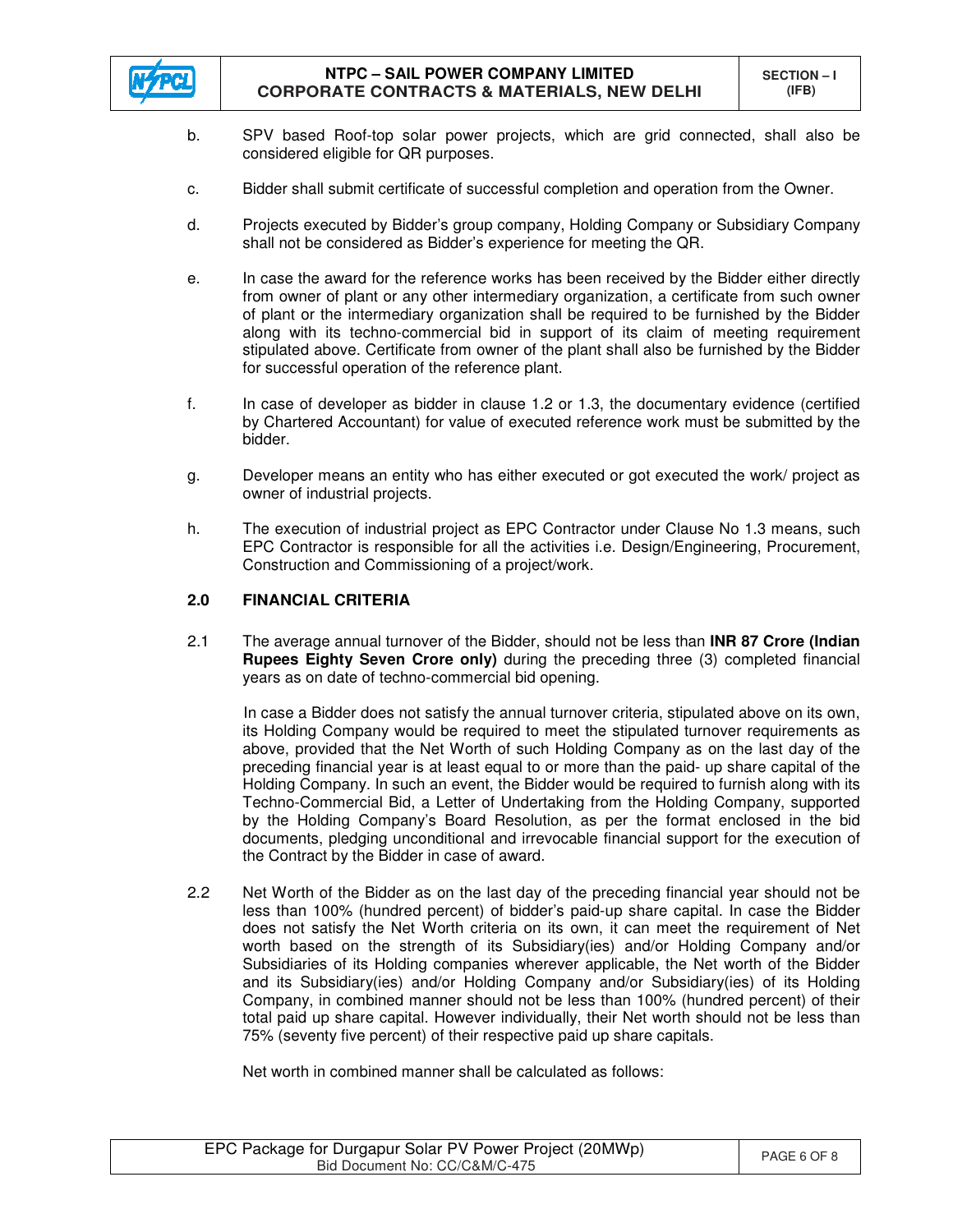

Net worth (combined) =  $(X1+X2+X3) / (Y1+Y2+Y3) X 100$  where X1, X2, X3 are individual Net worth which should not be less than 75% of the respective paid up share capitals and Y1,Y2,Y3 are individual paid up share capitals.

- 2.3 In case the Bidder is not able to furnish its audited financial statements on standalone entity basis, the unaudited unconsolidated financial statements of the Bidder can be considered acceptable provided the Bidder further furnishes the following documents on substantiation of its qualification:
	- a) Copies of the unaudited unconsolidated financial statements of the Bidder along with copies of the audited consolidated financial statements of its Holding Company.
	- b) Certificate from the CEO/ CFO of the Holding Company, as per the format enclosed in the bidding documents, stating that the unaudited unconsolidated financial statements form part of the consolidated financial statement of the Holding Company.

In case where audited results for the last financial year as on date of techno-commercial bid opening are not available, the financial results certified by a practicing Chartered Accountant shall be considered acceptable. In case the Bidder is not able to submit the Certificate from a practicing Chartered Accountant certifying its financial parameters, the audited result of three consecutive financial years preceding the last financial year shall be considered for evaluating financial parameters. Further, a certificate would be required from the CEO/CFO as per the format enclosed in the bidding documents stating that the financial results of the company are under audit as on techno commercial bid opening and the Certificate from a practicing Chartered Accountant certifying the financial parameters is not available.

## **Notes for Clause 2.0:**

- i. Net worth means the sum total of the paid up share capital and free reserves. Free reserves means all reserves credited out of the profits and share premium account but does not include reserves credited out of the revaluation of the assets, write back of depreciation provision and amalgamation. Further any debit balance of Profit and Loss account and miscellaneous expenses to the extent not adjusted or written off, if any, shall be reduced from reserves and surplus.
- ii. Other income shall not be considered for arriving at annual turnover.
- iii. "Holding Company" and "Subsidiary" shall have the meaning ascribed to them as per Companies Act of India.
- iv. For Turnover indicated in foreign currency, the exchange rate as on seven (7) days prior to the date of techno-commercial bid opening shall be used.
- **7.0** NSPCL reserves the right to reject any or all bids or cancel/withdraw the Invitation for Bids without assigning any reason whatsoever and in such case no bidder / intending bidder shall have any claim arising out of such action.
- **8.0** A complete set of Bidding Documents may be downloaded by any interested Bidder after logging in NSPCL SRM Portal (http://srmportal.nspclsrijan.co.in:50000/irj/portal) after payment (non-refundable) of the cost of the documents as mentioned above in the form of a crossed account Payee demand draft in favour of "NSPCL", Payable at New Delhi **OR** payment through NEFT/RTGS transfer in the following NSPCL's Bank Account:

| EPC Package for Durgapur Solar PV Power Project (20MWp)<br>Bid Document No: CC/C&M/C-475 | PAGE 7 OF 8 |
|------------------------------------------------------------------------------------------|-------------|
|                                                                                          |             |